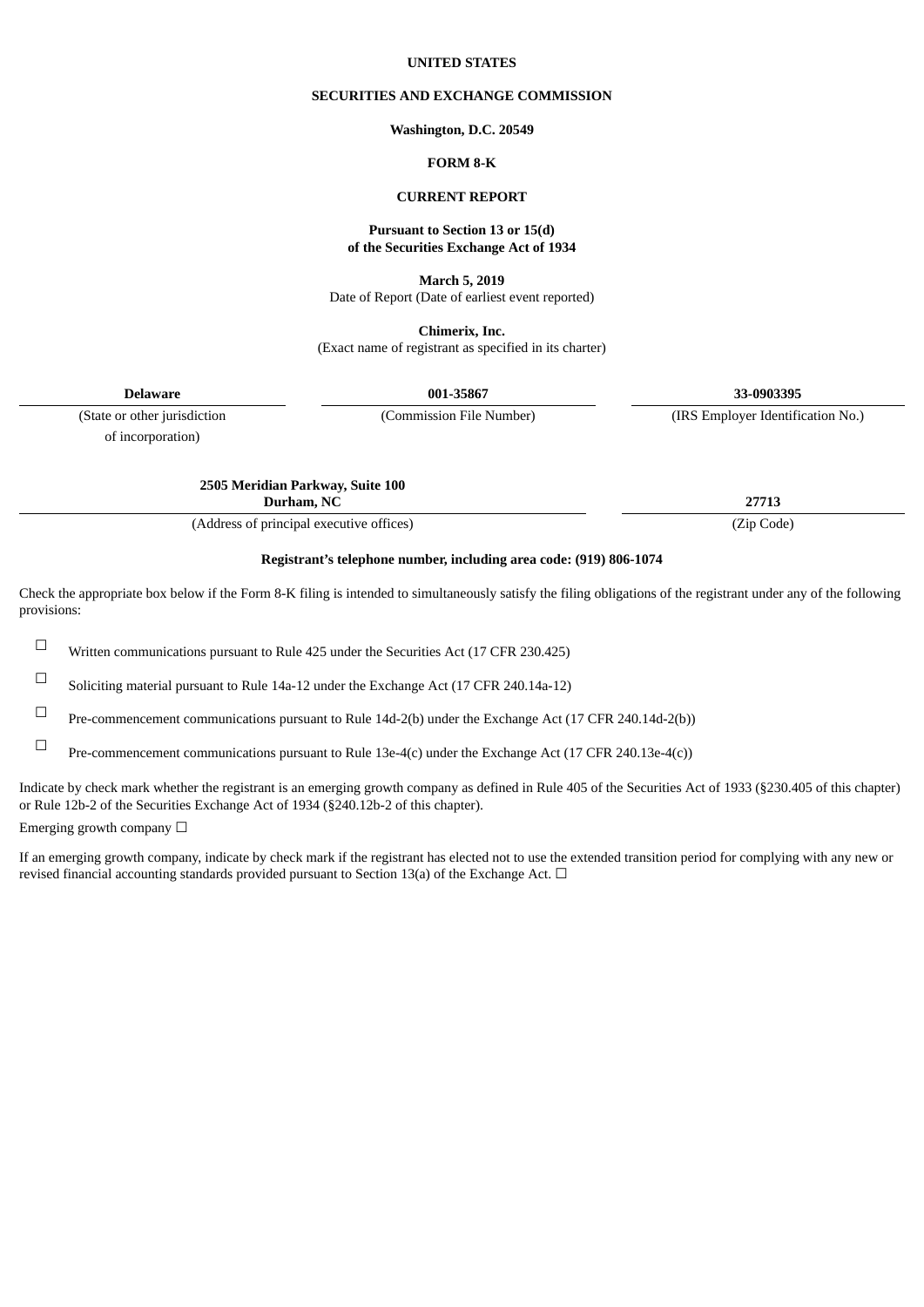## **Item 2.02 Results of Operations and Financial Condition.**

On March 5, 2019, we announced our financial results for the fourth quarter and full year ended December 31, 2018 in the press release attached hereto as Exhibit 99.1 and incorporated herein by reference.

The information in this Item 2.02 and the attached Exhibit 99.1 is being furnished and shall not be deemed "filed" for the purposes of Section 18 of the Securities and Exchange Act of 1934, as amended, or otherwise subject to the liabilities of that Section. The information in this Item 2.02 and the attached Exhibit 99.1 shall not be incorporated by reference into any registration statement or other document pursuant to the Securities Act of 1933, as amended.

#### **Item 9.01 Financial Statements and Exhibits.**

(d)Exhibits

| Exhibit No. | Description                                          |
|-------------|------------------------------------------------------|
| 99.1        | Press Release of Chimerix, Inc. dated March 5, 2019. |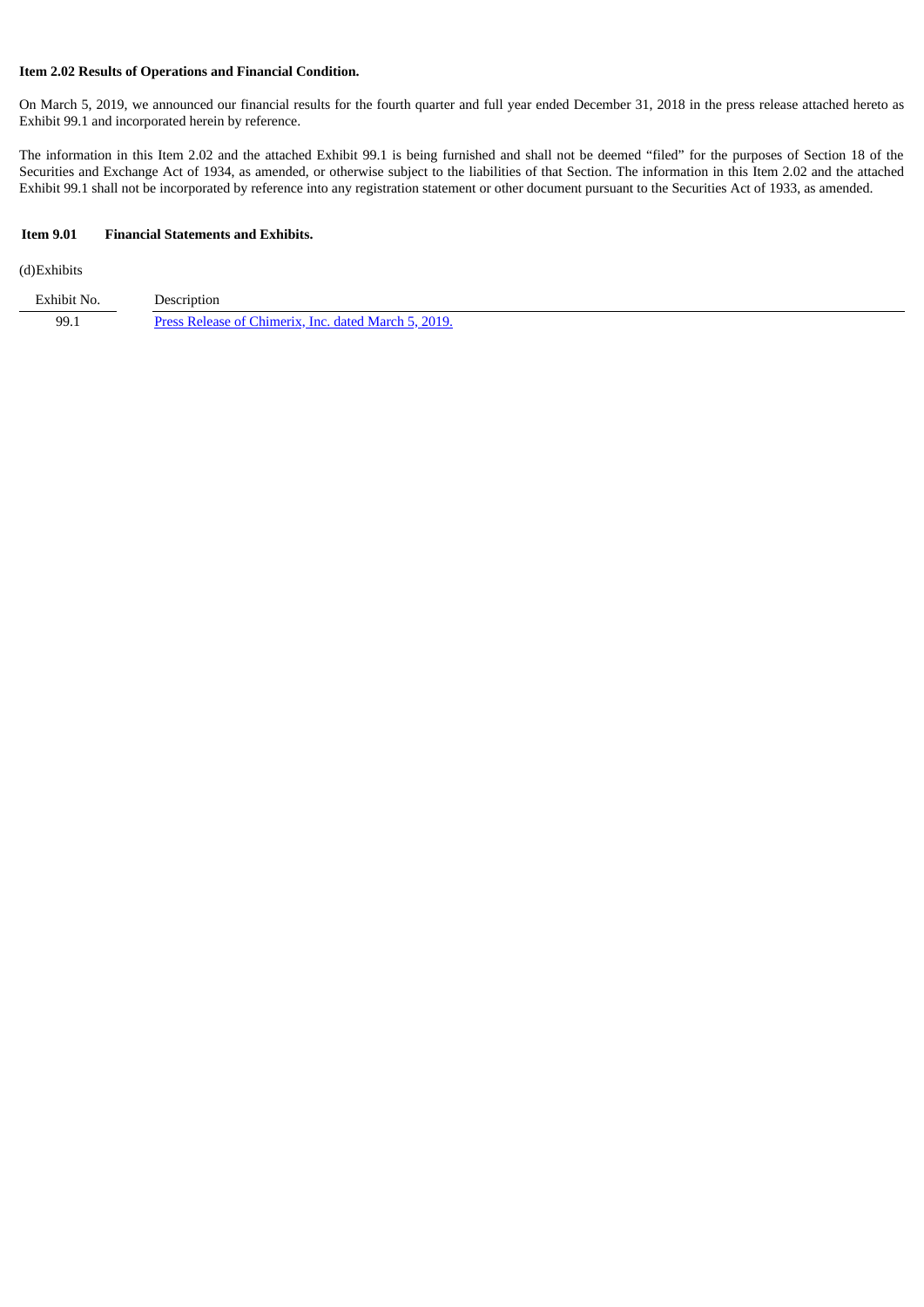### **SIGNATURES**

Pursuant to the requirements of the Securities Exchange Act of 1934, the Registrant has duly caused this report to be signed on its behalf by the undersigned hereunto duly authorized.

## **Chimerix, Inc.**

Dated: March 5, 2019

By: /s/ Timothy W. Trost

Timothy W. Trost Principal Financial and Accounting Officer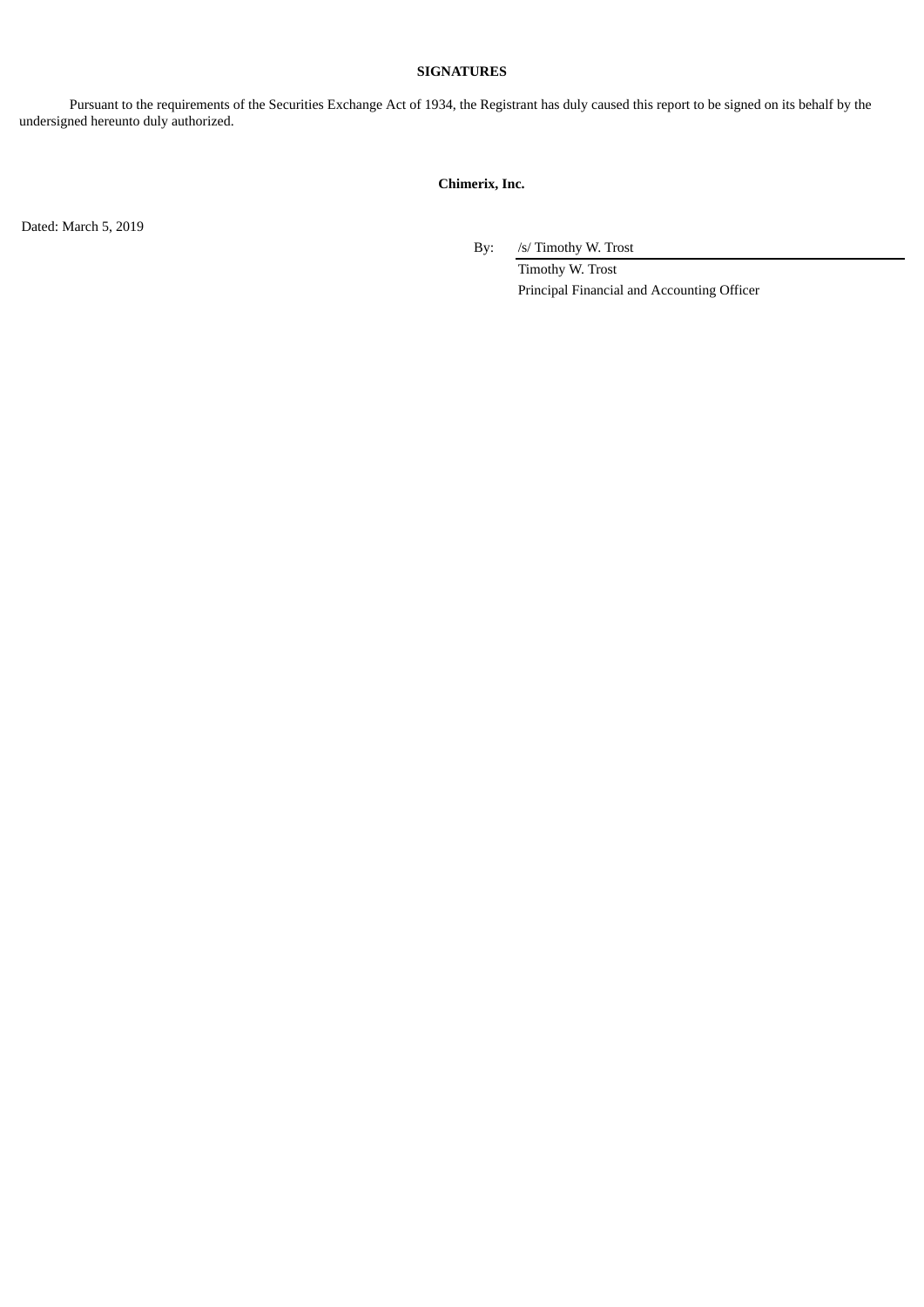<span id="page-3-0"></span>

# **Chimerix Announces Fourth Quarter and Full Year 2018 Financial Results**

*- Reports Positive Preliminary Top-line Data from Second Rabbitpox Study -*

*- Type C Meeting Requested with FDA - Regarding Virologic Endpoint -*

*- Conference Call at 8:30 a.m. ET Today -*

DURHAM, N.C., March 5, 2019 -- Chimerix (NASDAQ:CMRX), a biopharmaceutical company developing novel antivirals to address unmet medical needs, today reported financial results and provided a corporate update for the fourth quarter and full-year ended December 31, 2018.

"During 2018 and in recent weeks, we made important strides towards advancing our antiviral pipeline across a number of important infectious disease indications. In particular, we were very pleased with the preliminary data from our rabbitpox study, which showed statistically significant survival benefit in brincidofovir (BCV) treated rabbits," said Garrett Nichols, M.D., M.S., Chief Medical Officer of Chimerix.

"In addition, we continue to advance brincidofovir for the treatment of adenovirus (AdV) in our AdAPT study, with the goal of completing this trial as quickly as possible given the high mortality associated with this disease. We have, however, faced delays in enrollment of the trial, and will provide an update on projected enrollment completion in mid-2019. We have also submitted a request for a Type C meeting with the U.S. Food and Drug Administration (FDA) to discuss adenoviral burden, the primary endpoint for AdAPT, as a potential surrogate marker for mortality," concluded Dr. Nichols.

### **Program Updates**

#### **BCV** for Smallpox

Today, Chimerix reports preliminary top-line results from the in-life portion of our second rabbitpox efficacy study conducted under the FDA Animal Efficacy Rule.

The study was designed to determine the effect of administering BCV to animals at certain times (3, 4, 5 or 6 days) after infection with the rabbitpox virus. Based on these preliminary findings, the study met its primary endpoint. The top-line survival results are as follows:

|                            | <b>BCV</b> treatment 3<br>days post-infection | days post-<br>infection | days post-<br>infection | <b>BCV</b> treatment 4   BCV treatment 5   BCV treatment 6  <br>days post-<br>infection | No treatment<br>(placebo) |
|----------------------------|-----------------------------------------------|-------------------------|-------------------------|-----------------------------------------------------------------------------------------|---------------------------|
| Overall Survival           | 29/29 (100%)                                  | 26/29 (90%)             | 20/29 (69%)             | 20/29 (69%)                                                                             | 8/28<br>(29%)             |
| <b>P-value vs. Placebo</b> | < 0.0001                                      | < 0.0001                | 0.0014                  | 0.0014                                                                                  | $\overline{\phantom{0}}$  |

Data from this study are consistent with those reported from the Company's first pivotal rabbitpox study, conducted in 2015.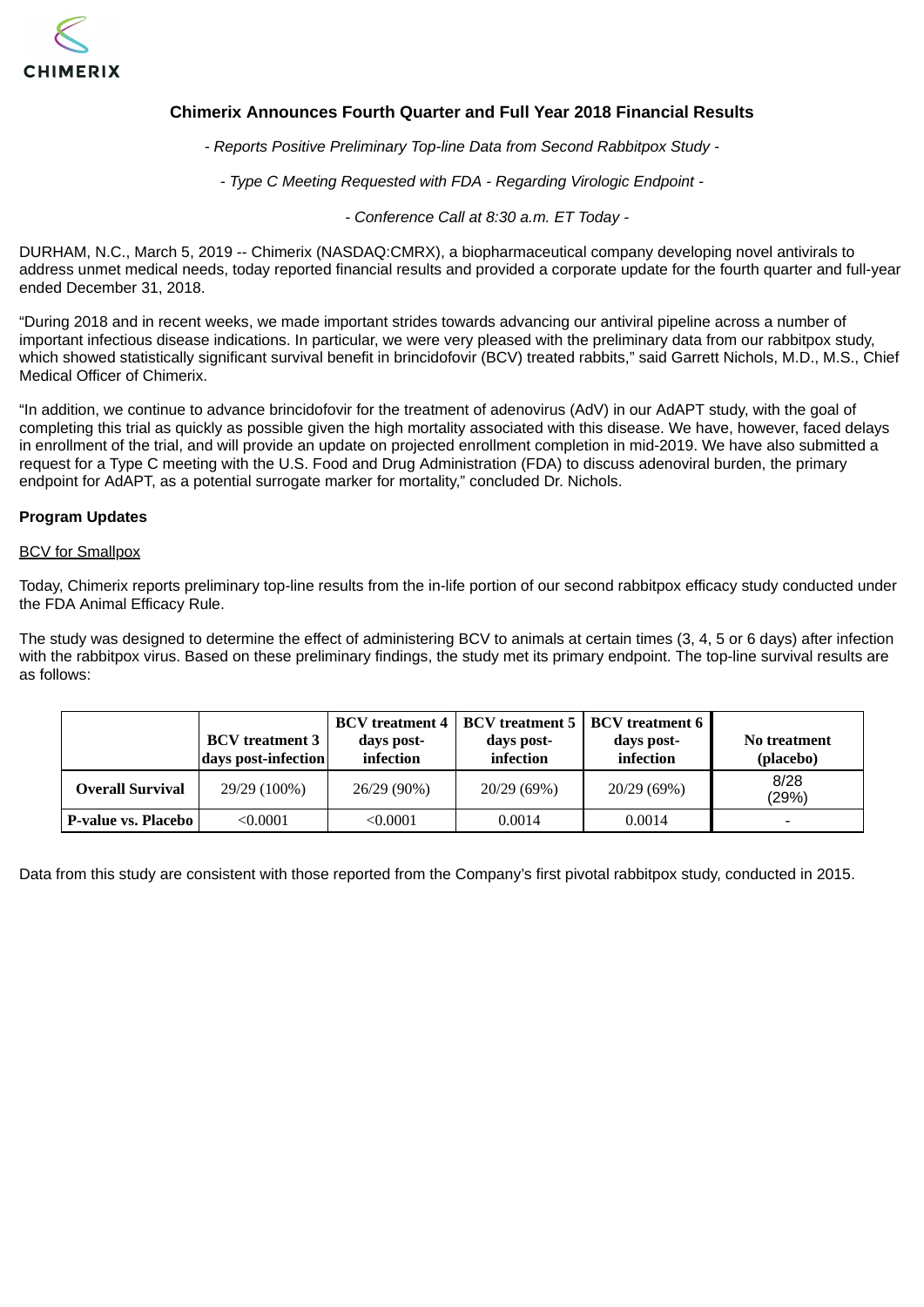In February 2019, Chimerix initiated a pivotal study in the mouse ectromelia model, which constitutes the second animal model as required by the Animal Efficacy Rule. Data from this study are anticipated later this year. Subject to continued positive data, the Company expects to submit marketing applications for smallpox in 2020.

## Oral BCV

In 2018, the AdAPT study faced regulatory and site initiation delays. Based on a thorough re-evaluation of current screening and enrollment rates, Chimerix now projects that enrollment in the AdAPT study will be substantially delayed beyond 2019. While some recently initiated sites are historically more active in transplantation, the Company continues to evaluate strategies to accelerate the time to completion of the study, including opening further AdAPT sites, and possibly re-considering the targeted number of patients for full enrollment. The Company plans to provide an update on AdAPT enrollment in mid-2019.

The AdAPT study is targeting enrollment of 141 pediatric allogeneic HCT recipients with confirmed AdV infection. Patients are randomized 2:1 to receive short-course oral BCV or local standard-of-care (SOC) treatment at approximately 40 sites in Europe and the United States. The primary endpoint of the study is a comparison of the average AdV viral burden (as measured by AdV DNA levels in blood) over 16 weeks in subjects treated with short-course oral BCV versus those who receive local SOC.

## IV BCV

Sites in the US and Europe continue to open for enrollment in our IV BCV Phase 2 studies in adult allo-HCT recipients with AdV. Similar to Adapt, studies 210 and 211 have faced regulatory and site initiation delays. Chimerix also plans to provide a study update in mid-2019. These studies are the first-in-patient studies to demonstrate the safety and tolerability and pharmacokinetic profile of multiple doses of IV BCV in adult transplant recipients with AdV infection. These studies have the potential to show what dose of IV BCV is associated with antiviral activity against AdV and could also provide data on other viral infections.

## AdVance U.S. Survey

Chimerix presented results of the AdVance U.S. survey showing that pediatric centers routinely screen for AdV and are likely to have a pre-emptive AdV treatment approach. These findings were presented at the 2019 Transplantation and Cellular Therapy (TCT) Meetings of the American Society for Blood and Marrow Transplantation (ASBMT) and Center for International Blood and Marrow Transplant Research (CIBMTR). The survey examined current practices in the screening and treatment of AdV infection in pediatric and adult allogeneic hematopoietic cell transplant (allo-HCT) recipients in the United States. Twenty-one centers were surveyed, comprising 15 pediatric and 6 adult centers across the U.S.

### Oral BCV Decreased HHV-6 Viremia After HCT

Also at TCT, Chimerix presented an analysis of the effect of oral BCV on the occurrence of HHV-6 viremia in a subset of allogeneic HCT recipients from a previously conducted Phase 3 study. Subjects selected for HHV-6 testing were those who did not have HHV-6 viremia at baseline, were randomized within 2 weeks following transplant and who received at least 6 doses of BCV or placebo (PBO) within the first 3 weeks after randomization. Both the magnitude and frequency of HHV-6 viremia were lower in BCV recipients: 15% of BCV subjects versus 31% of PBO subjects had detectable HHV-6 viremia within 6 weeks after HCT. In addition, both rash (9% of BCV recipients vs. 26% of PBO recipients) and HHV-6 encephalitis (none on BCV, 1 case on PBO) were less common on BCV, supporting further investigation of BCV as preventative treatment to reduce the incidence and severity of dsDNA viruses after HCT, including HHV-6.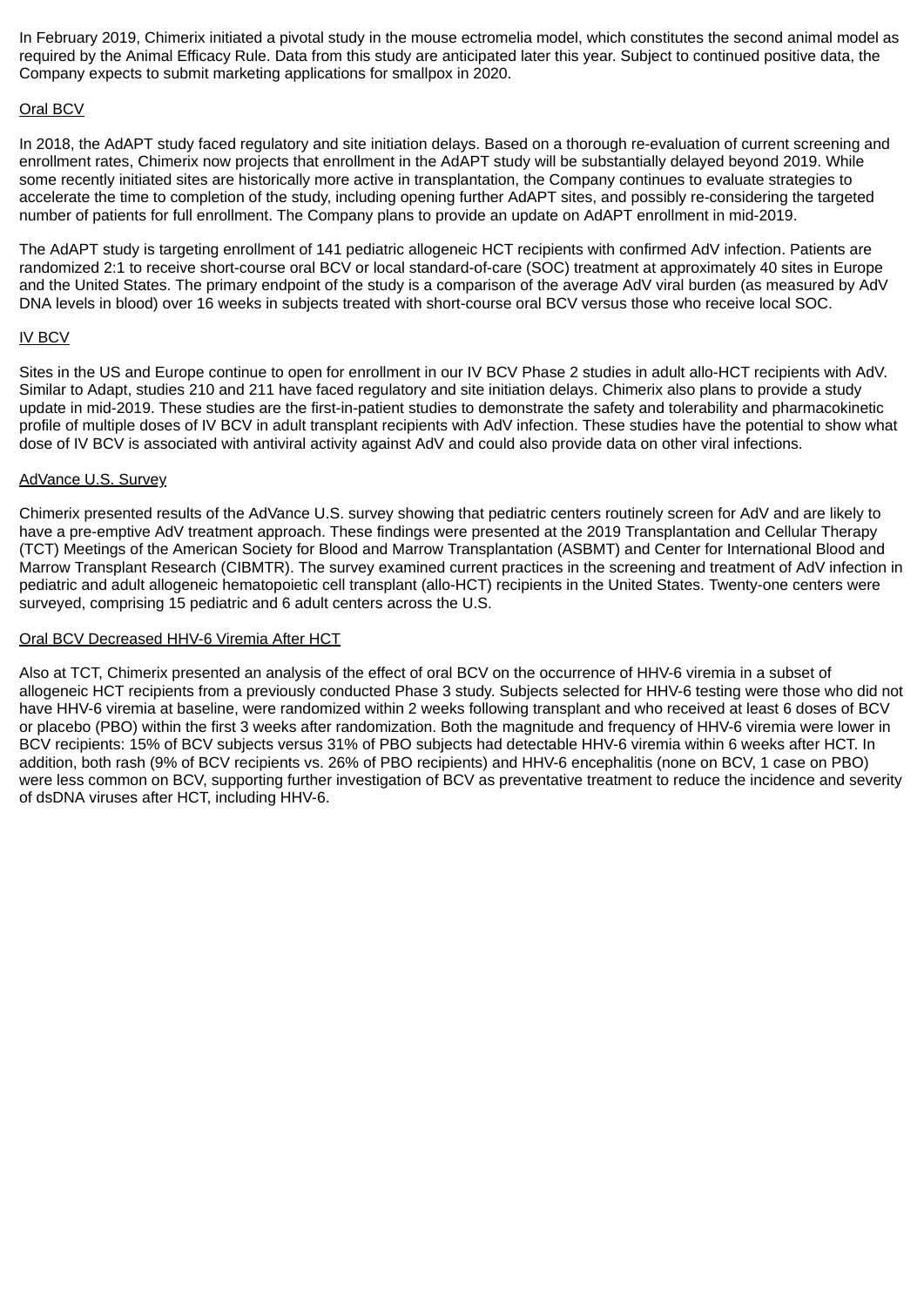## **Fourth Quarter 2018 Financial Results**

Chimerix's balance sheet at December 31, 2018 included \$186.5 million of capital available to fund operations, no debt, and approximately 50.7 million outstanding shares of common stock.

Chimerix reported a net loss of \$15.0 million, or \$0.29 per basic and diluted share, for the fourth quarter of 2018. During the same period in 2017, Chimerix recorded a net loss of \$19.2 million, or \$0.41 per basic and diluted share.

Revenues for the fourth quarter of 2018 increased to \$4.9 million, compared to \$1.8 million for the same period in 2017.

Research and development expenses were \$15.3 million for the three-month period ended December 31, 2018, and \$12.9 million for the same period in 2017.

General and administrative expenses decreased to \$5.0 million for the fourth quarter of 2018, compared to \$7.6 million for the same period in 2017.

Loss from operations was \$15.4 million for the fourth quarter of 2018, compared to a loss from operations of \$18.7 million for the same period in 2017.

## **Full Year 2018 Financial Results**

Chimerix reported a net loss of \$69.5 million, or \$1.43 per basic and diluted share, for the year ended December 31, 2018. For the year ended December 31, 2017, Chimerix recorded a net loss of \$71.0 million, or \$1.51 per basic and diluted share.

Revenues for 2018 increased to \$7.2 million, compared to \$4.5 million in 2017.

Research and development expenses were \$55.2 million for the year ended December 31, 2018, compared to \$49.4 million for the year ended December 31, 2017.

General and administrative expenses decreased to \$23.6 million for the year ended December 31, 2018, compared to \$27.1 million for the year ended December 31, 2017.

Loss from operations was \$71.6 million for the year ended December 31, 2018, compared to a loss from operations of \$72.1 million for the year ended December 31, 2017.

Interest income and other, net were \$2.5 million for the year ended December 31, 2018, compared to interest income and other, net of \$2.3 million for the year ended December 31, 2017.

### **Today's Conference Call and Webcast**

Chimerix will host a conference call and live audio webcast to discuss fourth quarter and full year 2018 financial results and provide a business update today at 8:30 a.m. ET. To access the live conference call, please dial 877-354-4056 (domestic) or 678- 809-1043 (international) at least five minutes prior to the start time and refer to conference ID 5793148.

A live audio webcast of the call will also be available on the Investors section of Chimerix's website, www.chimerix.com. An archived webcast will be available on the Chimerix website approximately two hours after the event.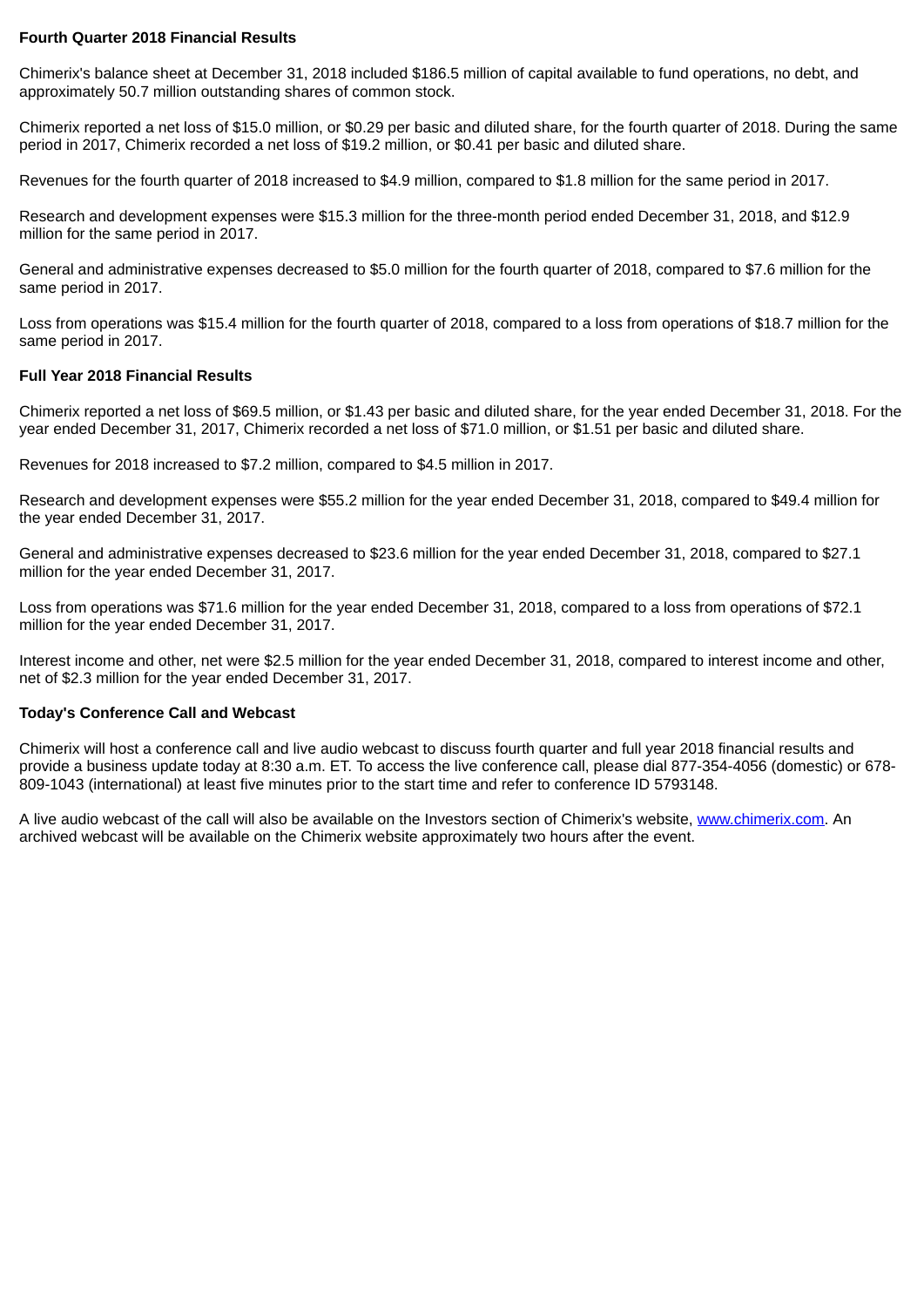## **About Brincidofovir**

Chimerix's lead product candidate, brincidofovir, is a nucleotide analog that has antiviral activity against all five families of DNA viruses that affect humans, including the herpesviruses and adenoviruses. Brincidofovir has a high barrier to resistance, no myelosuppression and a low risk of nephrotoxicity. Brincidofovir has received Fast Track designation from the FDA and Orphan Medicinal Product Designation from the European Commission for adenovirus, cytomegalovirus, and smallpox. Brincidofovir has Orphan Drug Designation for smallpox.

## **About Chimerix**

Chimerix is a biopharmaceutical company dedicated to discovering, developing and commercializing medicines that improve outcomes for immunocompromised patients. Brincidofovir (BCV, CMX001) uses Chimerix's proprietary lipid conjugate. For further information, please visit Chimerix's website, www.chimerix.com.

## **Forward-Looking Statements**

This press release includes forward-looking statements within the meaning of the Private Securities Litigation Reform Act of 1995 that are subject to risks, uncertainties and other factors, including the possibility our current or future clinical trials of brincidofovir may not be successful, that FDA and other regulatory authorities may not approve brincidofovir or brincidofovir-based regimens, and that marketing approvals, if granted, may have significant limitations on their use. As a result, brincidofovir may never be successfully commercialized. In addition, Chimerix may be unable to file for regulatory approval for brincidofovir with other regulatory authorities. Similar risks and uncertainties apply to the Company's development of CMX521.These risks, uncertainties and other factors could cause actual results to differ materially from those expressed or implied by such forward-looking statements. Risks are described more fully in the Company's filings with the Securities and Exchange Commission, including without limitation the Company's most recent Annual Report on Form 10-K and other documents subsequently filed with or furnished to the Securities and Exchange Commission. All forward-looking statements contained in this press release speak only as of the date on which they were made. The Company undertakes no obligation to update such statements to reflect events that occur or circumstances that exist after the date on which they were made.

**CONTACT:** Investor Relations: Michelle LaSpaluto 919-972-7115 ir@chimerix.com or Will O'Connor Stern Investor Relations Will@sternir.com 212-362-1200 Media:

Becky Vonsiatsky W2O Group bvonsiatsky@w2ogroup.com 413-478-2003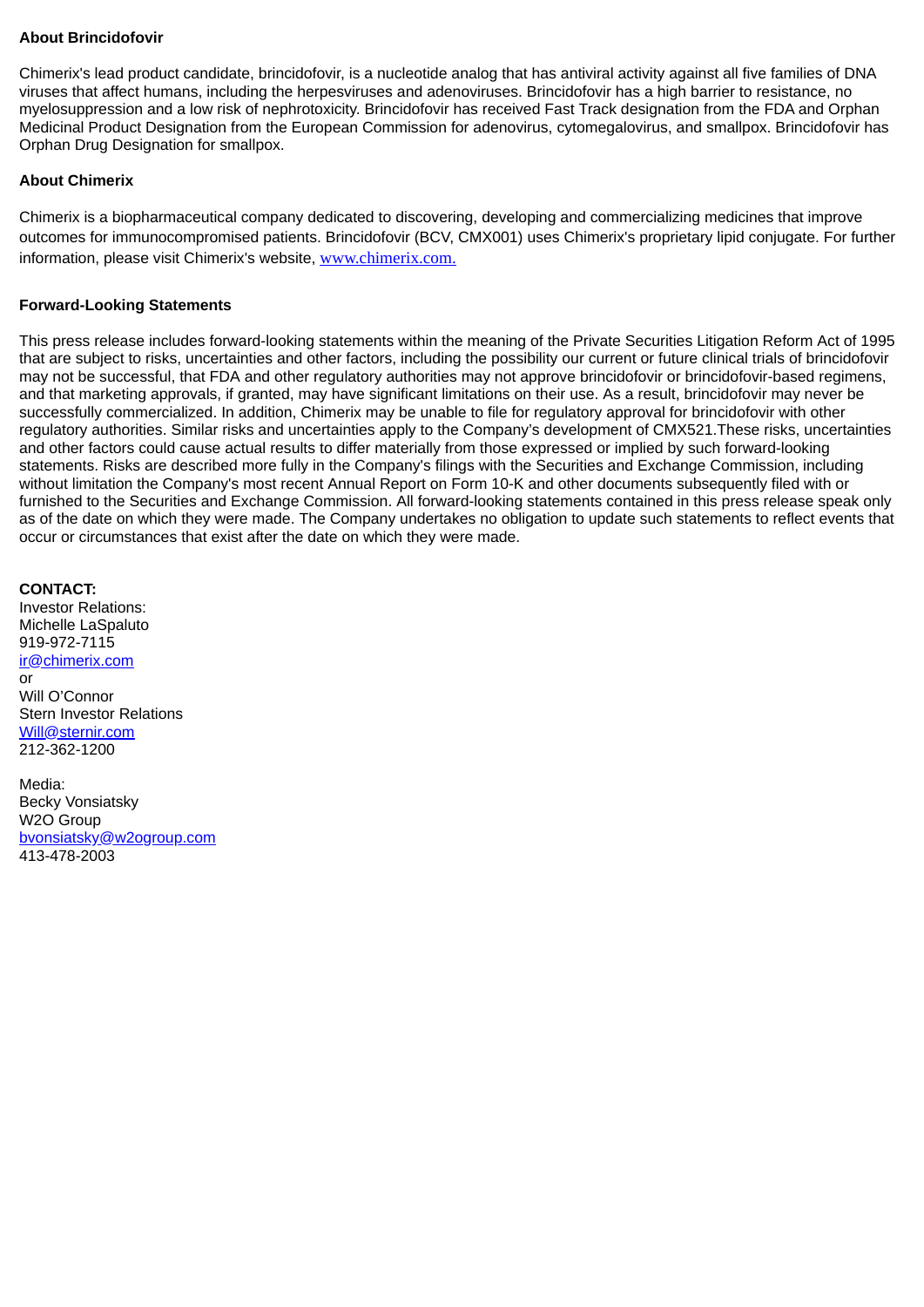## **CHIMERIX, INC. CONSOLIDATED BALANCE SHEETS (in thousands, except share and per share data)**

|                                                                                                                                                                                         | December 31, |            |                |            |
|-----------------------------------------------------------------------------------------------------------------------------------------------------------------------------------------|--------------|------------|----------------|------------|
|                                                                                                                                                                                         |              | 2018       |                | 2017       |
| <b>ASSETS</b>                                                                                                                                                                           |              |            |                |            |
| Current assets:                                                                                                                                                                         |              |            |                |            |
| Cash and cash equivalents                                                                                                                                                               | $\mathbb{S}$ | 81,106     | $\mathbb{S}$   | 18,548     |
| Short-term investments, available-for-sale                                                                                                                                              |              | 105,424    |                | 132,972    |
| Accounts receivable                                                                                                                                                                     |              | 330        |                | 1,682      |
| Prepaid expenses and other current assets                                                                                                                                               |              | 2,598      |                | 3,331      |
| <b>Total current assets</b>                                                                                                                                                             |              | 189,458    |                | 156,533    |
| Long-term investments                                                                                                                                                                   |              |            |                | 76,731     |
| Property and equipment, net of accumulated depreciation                                                                                                                                 |              | 1,210      |                | 1,894      |
| Other long-term assets                                                                                                                                                                  |              | 46         |                | 72         |
| <b>Total assets</b>                                                                                                                                                                     | \$           | 190,714    | $\mathfrak{s}$ | 235,230    |
| <b>LIABILITIES AND STOCKHOLDERS' EQUITY</b>                                                                                                                                             |              |            |                |            |
| Current liabilities:                                                                                                                                                                    |              |            |                |            |
| Accounts payable                                                                                                                                                                        | \$           | 4,691      | \$             | 3,812      |
| <b>Accrued liabilities</b>                                                                                                                                                              |              | 8,275      |                | 9,384      |
| <b>Total current liabilities</b>                                                                                                                                                        |              | 12,966     |                | 13,196     |
| Lease-related obligations                                                                                                                                                               |              | 144        |                | 224        |
| <b>Total liabilities</b>                                                                                                                                                                |              | 13,110     |                | 13,420     |
| Stockholders' equity:                                                                                                                                                                   |              |            |                |            |
| Preferred stock, \$0.001 par value, 10,000,000 shares authorized at December 31, 2018 and 2017;<br>no shares issued and outstanding as of December 31, 2018 and 2017                    |              |            |                |            |
| Common stock, \$0.001 par value; 200,000,000 shares authorized at December 31, 2018 and<br>2017; 50,735,279 and 47,505,532 shares issued and outstanding at December 31, 2018 and 2017, |              |            |                |            |
| respectively                                                                                                                                                                            |              | 51         |                | 47         |
| Additional paid-in capital                                                                                                                                                              |              | 733,907    |                | 709,514    |
| Accumulated other comprehensive loss, net                                                                                                                                               |              | (92)       |                | (963)      |
| Accumulated deficit                                                                                                                                                                     |              | (556, 262) |                | (486, 788) |
| Total stockholders' equity                                                                                                                                                              |              | 177,604    |                | 221,810    |
| Total liabilities and stockholders' equity                                                                                                                                              | \$           | 190,714    | \$             | 235,230    |